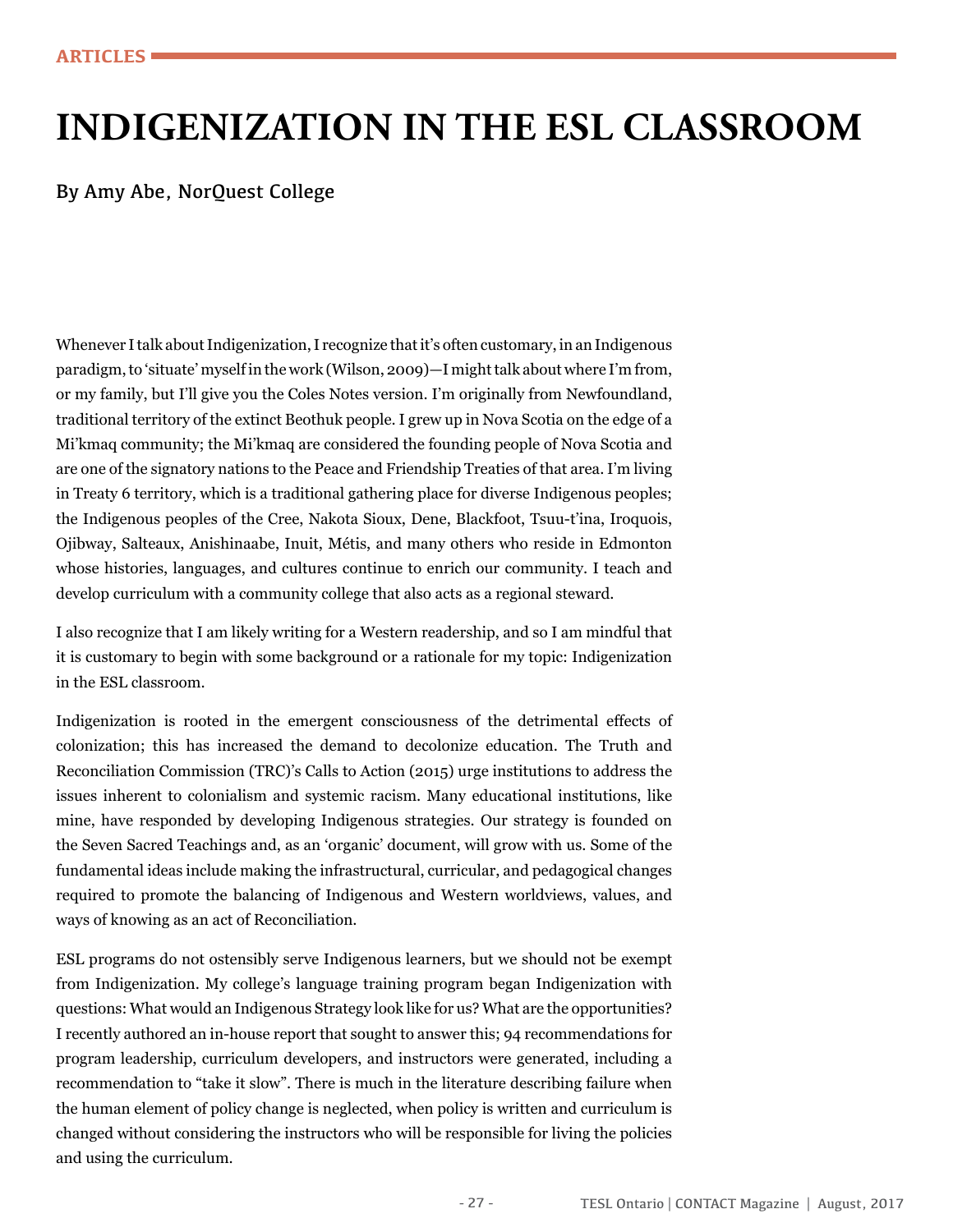For example, in South Africa, policy changes were implemented to "cleanse" education of racism and sexism. However, there wasn't enough information on how to implement the changes and teachers lacked both pedagogical and content knowledge. The instructors resisted the policy and adhered to familiar teaching approaches and content, even though they knew this would perpetuate the systems of sexism and racism they desired to disrupt (Chisholm, 2005). Case studies like this underscore the prudence of conducting a needs analysis *prior* to drafting new policy. Instructors should inform policy, not the other way around.

So, as a graduate studies research project, I conducted a needs analysis of ESL instructors to explore the interrelationship between instructor knowledge and beliefs (including what they believed were sound teaching practices or beliefs about Self), unconscious bias, selfeffcacy, the impact of training and professional development, Indigenous ways of knowing and TESL congruence, intercultural communicative competence (ICC), and policy implementation.

## **What Did We Learn From This?**

There are several things to consider when it comes to ESL instructors and Indigenization. We learned that instructor beliefs are largely established by personal experience(s) before entering teacher training (Pajares, 1992). Interestingly, stated belief does not always align with practice (Basturkmen, Loewen, & Ellis, 2004; Farrell & Lim, 2005; Phipps & Borg, 2009). What this means is that instructors may already espouse beliefs about Indigenization, and these beliefs may affect engagement with this policy. For example, some are reluctant to include Indigenous content because they believe it "subordinate material which detracts from more important information" (Dewar, 1998, p. 17).

We also learned that professional development doesn't always lead to the desired changes in what instructors believe or how they teach. In many cases, PD about social justice or Indigenous cultures results in (or reinforces existing) attitudes that perpetuate stereotypes, especially with teachers who did not have a habitually refexive practice. Such classes or workshops are often a study of content/subject matter and don't often have a refective component or any mechanism for ongoing learning and refection in professional practice the PD is a "one-off". In PD related to social justice or Indigenous cultures/histories, instructors sometimes have diffculty confronting unsettling subject matter and defend behaviours or entrenched beliefs, or become blind to them. Some want to give the "right answer" rather than refect on Self or explore the possibility that they have participated, however unknowingly, in systems of privilege or marginalization. Sometimes, knowledge gained in PD leads instructors to conclude they have reached a level of "mastery", which precludes any need for further refection or growth. Many construct an image of themselves as a "helper", someone who perceives themselves as innocent of perpetuating racism, as being well-intentioned, and as being atypical of most Canadians (who were presumably more racist than they perceive themselves to be).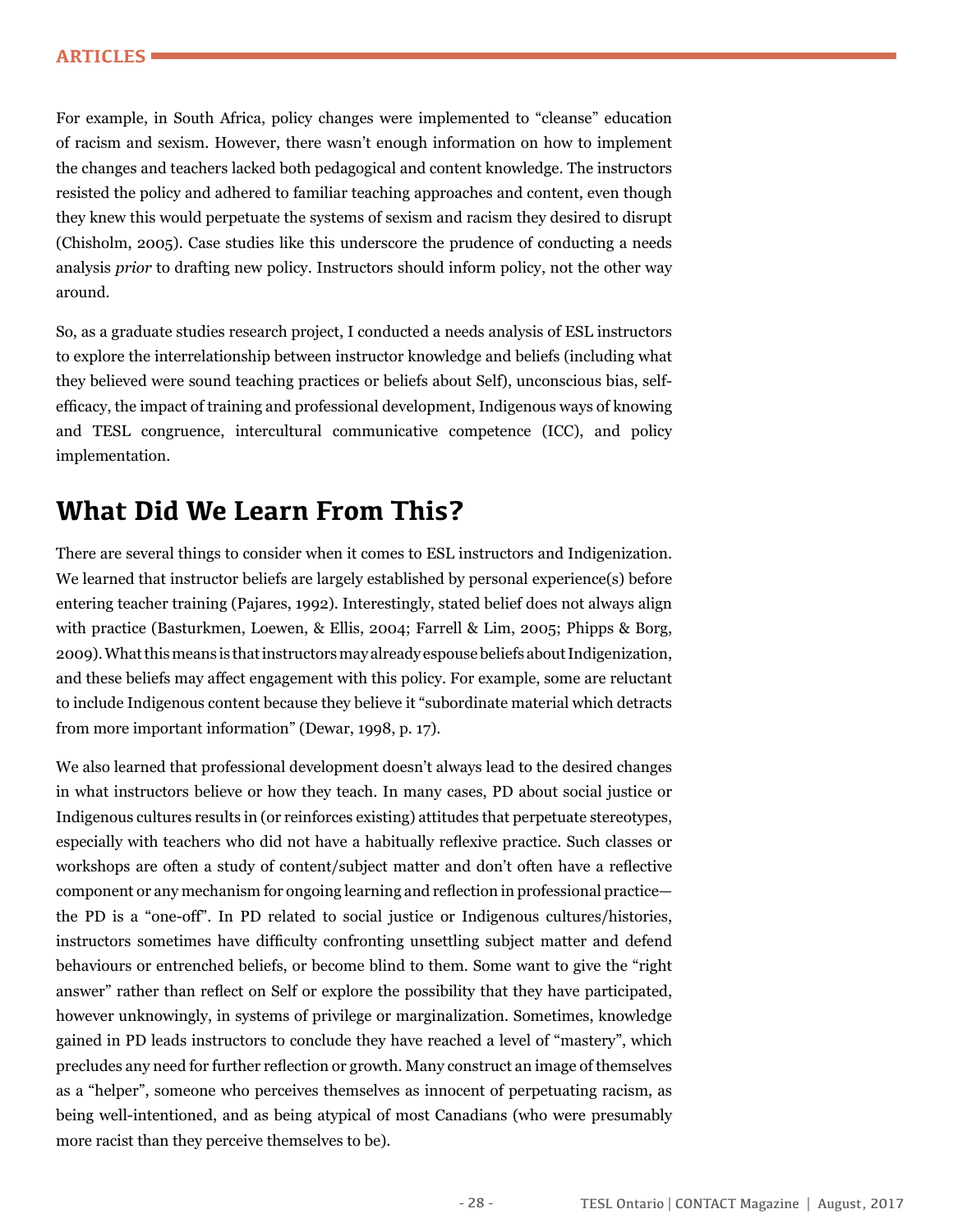The reasons for this outcome are complex and hard to pin down, yet what the research is clear on is that more knowledge without refective practice can result in the inability to identify various forms of oppression, and an inability "to see how [teachers'] own biases and stereotypes...perpetuated… inequities" (Castro, 2010, p.203). Ultimately, knowledge alone leads to less self-refection, and that can lead to bigger blind spots. Instructors who are not refective or supported in a refective practice might unintentionally participate in more othering or have diffculty shifting perspective. Many deny may deny the experiences that are informed by differences, like systemic racism (Schick, 2000).

Let me give you an example. Two employees (of an organization I'll keep anonymous) were part of educational program planning for children. They wanted to incorporate Indigenous content into the programming. The two weren't Indigenous and had no frsthand knowledge of Indigenous cultures or histories, only a theoretical knowledge from a Native Studies class, which had provided them with information, but not understanding. They wanted to choose the Indigenous content and provide their own interpretations of the cultures. Some of the symbols and artifacts they wanted to include were sacred, and they wanted to conduct ceremony or wear traditional regalia in what can only be called an act of, albeit unintentional, appropriation. As well-intentioned as they were, the two did not recognize any of this as an act of othering or as a kind of silencing or neocolonialism. As my colleague Roberta Bear reminds me, "Never [teach] about us without us."

Having developed intercultural communicative competence can help instructors shift perspective or be more self-aware in cases like this. This does not mean we *must* approach Indigenization through an intercultural framework, even though we *can* (Ermine, 2007; Nakata, 2007). It means instructors who have developed ICC are more effective at noticing the things necessary to decolonize practice than those who haven't developed ICC. In an ESL classroom, we already occupy an intercultural space. More interculturally-competent instructors can negotiate that space with more dexterity.

We learned that, as language teaching is a political act, we need to consider that power dynamic in our classrooms. We must recognize ourselves as powerful (and political) change agents. We are integral in the transformation of Canada as a more intercultural, inclusive, equitable society; the transformation of learners to recognize and dismantle systems of inequity; and, the transformation of learners' abilities to participate in a multicultural/pluralistic society (Courchêne, 1996). We must teach versions of Canada that include accounts of both overt and systemic racism, such as excluding minority groups and perspectives. Including this could create a culture that "refects the existing and historical contexts" (Courchêne, 1996, p. 6). We should not provide representations of Canada as "an unproblematic and inevitable progress towards our status as the world's 'best place to live'" (Fleming, 2003, p. 76) but rather as a complex and dynamic land with histories and stories that span thousands of years and only recently intersect many cultures and experiences. We must avoid generalizations and static, monolithic representations of Canadians, cultures, or histories.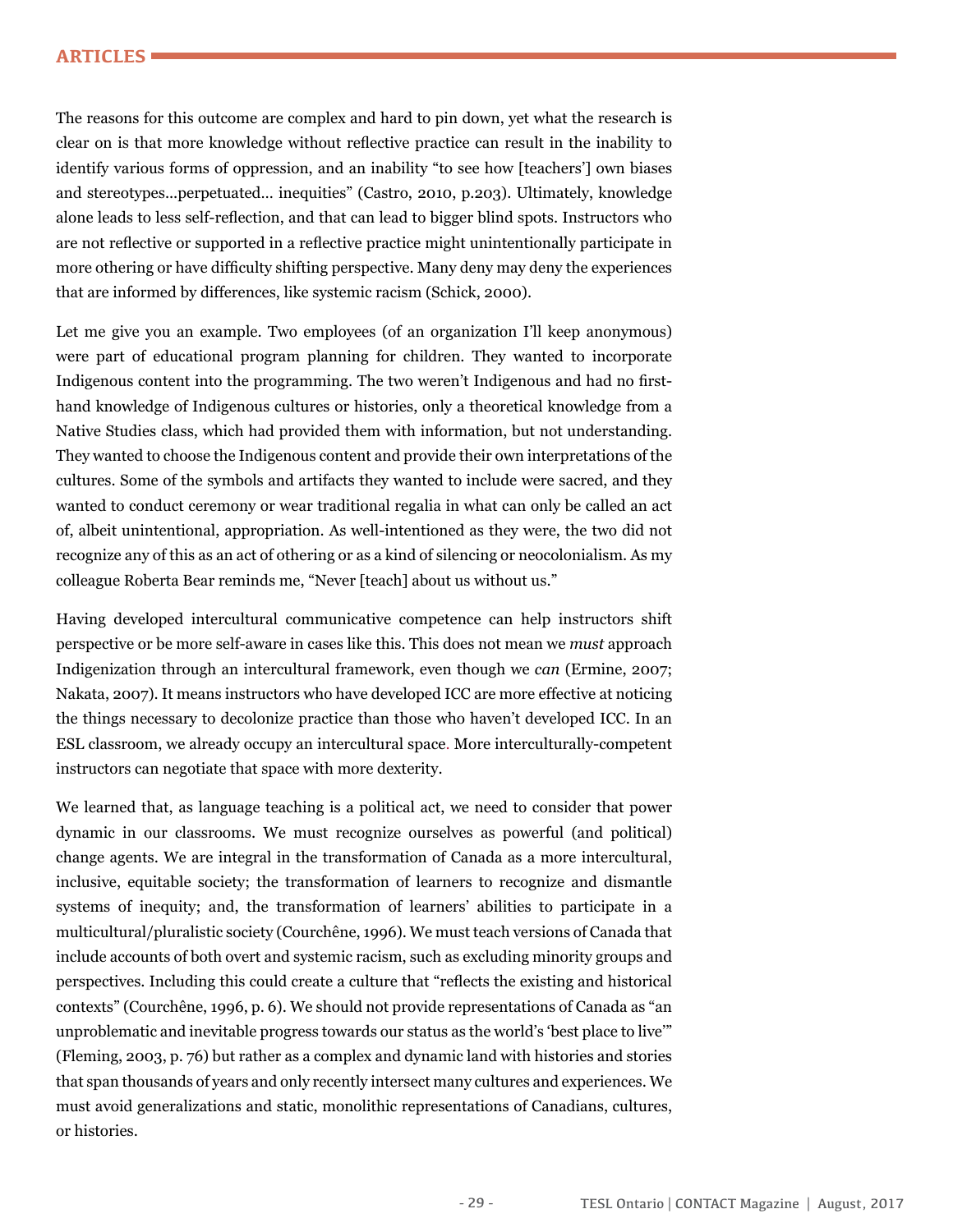#### **ARTICLES**

Something we learned in the needs analysis is that ESL instructors want *learners* to be more open minded: "[My students] see First Nations as the low of the low, and I don't think that's right... And [my students] seem to be more hateful than other Canadians when they talk about [First Nations people]. I don't like it. I want to put a stop to it in my practice if I could." However, I also heard comments like, "My learners aren't interested in Indigenous stuff," an assumption I take issue with on many levels.

I would argue that our learners are more than ready to engage with the stuff of our Indigenous peoples and Truth and Reconciliation. Many learners have come from countries have been colonized, or have experienced cultural oppression, or are presently in the process of decolonization. Some come from countries that have their own Truth and Reconciliation Commissions. Many learners have been waiting their whole lives to engage in these kinds of conversations and fnd that Canada, or the right teacher, is giving them the space to do so.

But it's really the word *stuff* that I'd like to deconstruct.

*Stuff* means, "things". It means subject matter. It means, "what we *study about*," not "what (or who) we *engage with*." Many misunderstand Indigenization as adding more content. Understandably, nobody wants too much "stuff" on top of all the other "stuff" we as instructors are accountable for. Yet, if we see Indigenization as "stuff", we fail to understand that Indigenization is about people and relationships, relationships with our communities, relationships with our shared histories and the Treaties, relationships with the land, and how those relationships are communicated in language.

That's not to say we should ignore content. The *truth* part of Truth and Reconciliation means there are things that we must learn: the legacy of the Residential Schools, about Treaties, or the Indian Act. We must also engage in the stuff of contemporary relevance, like water security, Steven Harper's claim that Canada has never experienced colonialism (Wherry, 2009), or Idle No More (n.d.). But we can't stop at stuff.

#### **Where Do We Go From Here?**

Indigenization could mean making explicit how language reinforces established power relationships. Many language learning outcomes already support building a critical awareness of these relationships. Looking at the Canadian Language Benchmarks, decolonizing goals are already embedded in the outcomes from a very low level where learners should be able to identify mood or tone or reader/writer relationship, up to the advanced outcomes where learners should be able to identify values and assumptions or infer biases and motives.

Not everyone possesses an innate lens to readily identify bias or language that empowers or marginalizes. To support this, I developed, for lack of a better term, a 'noticing instrument' that helps instructors approach existing materials like textbooks with that critical eye. It's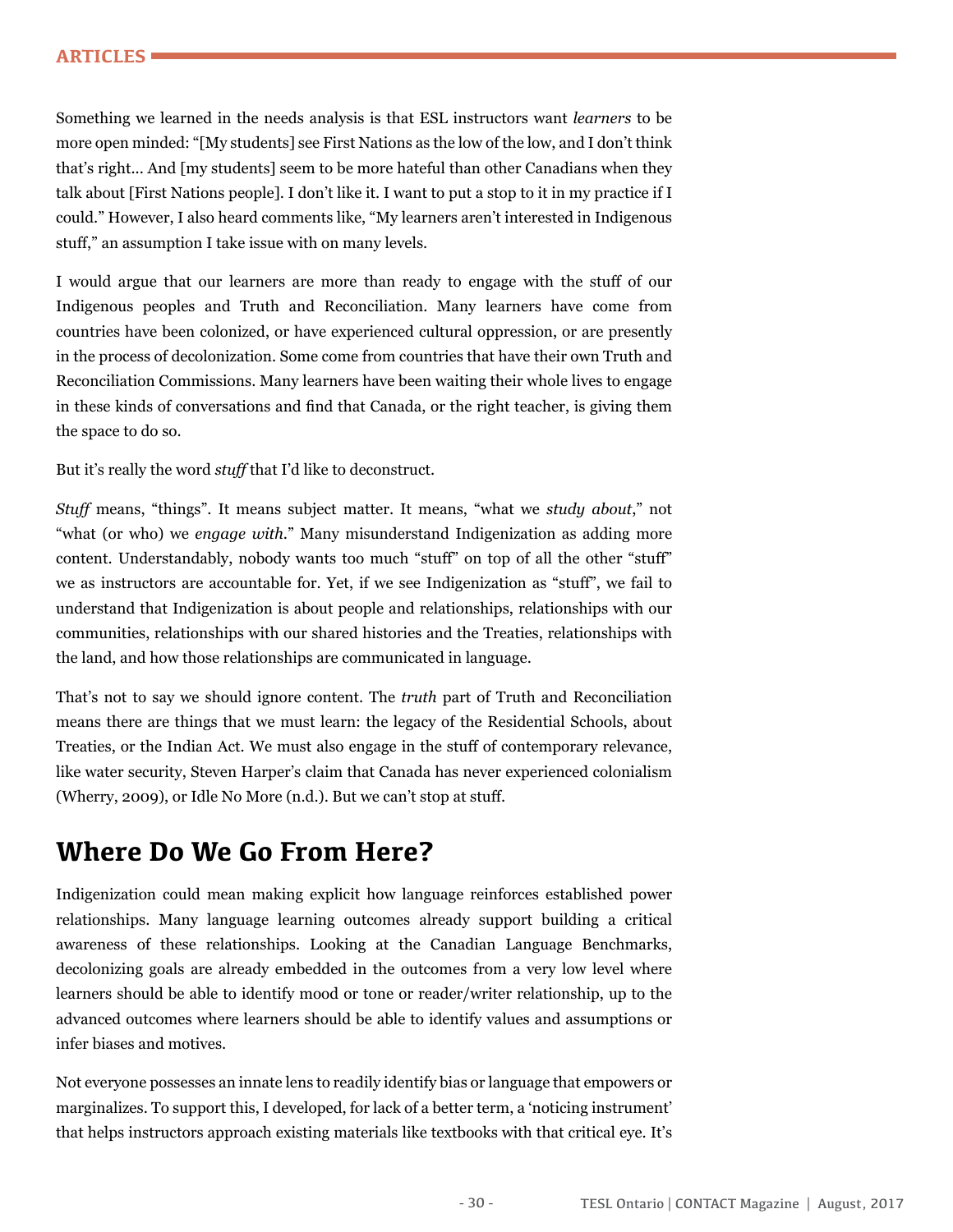a monocle, but it's a start. The instrument guides a noticing process by asking questions that help instructors make decisions about how to use the materials they teach with. I've even used it in class with my learners. For example, something it asks is, "How are different perspectives included?" and offers this checklist:

- There are pictures of people from visibly diverse cultural or ethnic backgrounds
- There are audible voices that reflect a diversity of language backgrounds
- There are characters or people who self-identify as being from diverse cultural or ethnic backgrounds
- There are texts written by authors of various cultural or ethnic backgrounds
- There are characters or people who behave, think, or talk in ways that they identify as being a rooted in their cultural or ethnic, etc., origins
- There are texts or audios describing different perspectives, written or narrated by someone who is not of that background
- There are texts or audios describing different perspectives, written or narrated by someone who is of that background
- Other:

When my learners applied some questions from the noticing instrument to a textbook chapter (from a widely-used ESL textbook series…), they noticed a lot: Indigenous languages were described as "dying out" or "endangered", which implied that languages were disappearing naturally rather than deliberately threatened. Learners noticed the article author (a White European, according to their Google search) claims Indigenous cultures are dying out because Indigenous peoples "refuse" to assimilate. Learners identifed dichotomous comparisons between "'civilized"' and "'savage"', "'modern"' and "'primitive"' and noticed frequent usage of passive voice, which learners described as a strategy for those responsible to avoid accountability for oppression. Based on their observations, it was possible to develop supplementary lessons on vocabulary or grammar like the passive and incorporate notions of (dis)empowerment.

Indigenization should also mean a shift in teaching processes. An Indigenous teaching/ learning cycle is sometimes compared to an inquiry cycle (Kanu, 2011), and there are parallels between this and a task cycle in task-based teaching and learning (TBLT). The strength in the Indigenous model is that the task must be authentic, must engage the community, and must be refective. It's holistic in nature. It's exciting, because for an immigrant learner, the addition of an Indigenous paradigm could mean the exploration of identity development, empowerment, and citizenship within a Canadian context in addition to the language acquisition, or rather, as an integral part of it. What this could mean in language training is seeking out ways for production tasks to extend beyond the confnes of the classroom. My learners, for example, began an inquiry process by visiting an LRT station with art that celebrates (!) a Residential school on one wall and a mural by an Indigenous artist on the other. (There is quite the tale of Reconciliation behind the Grandin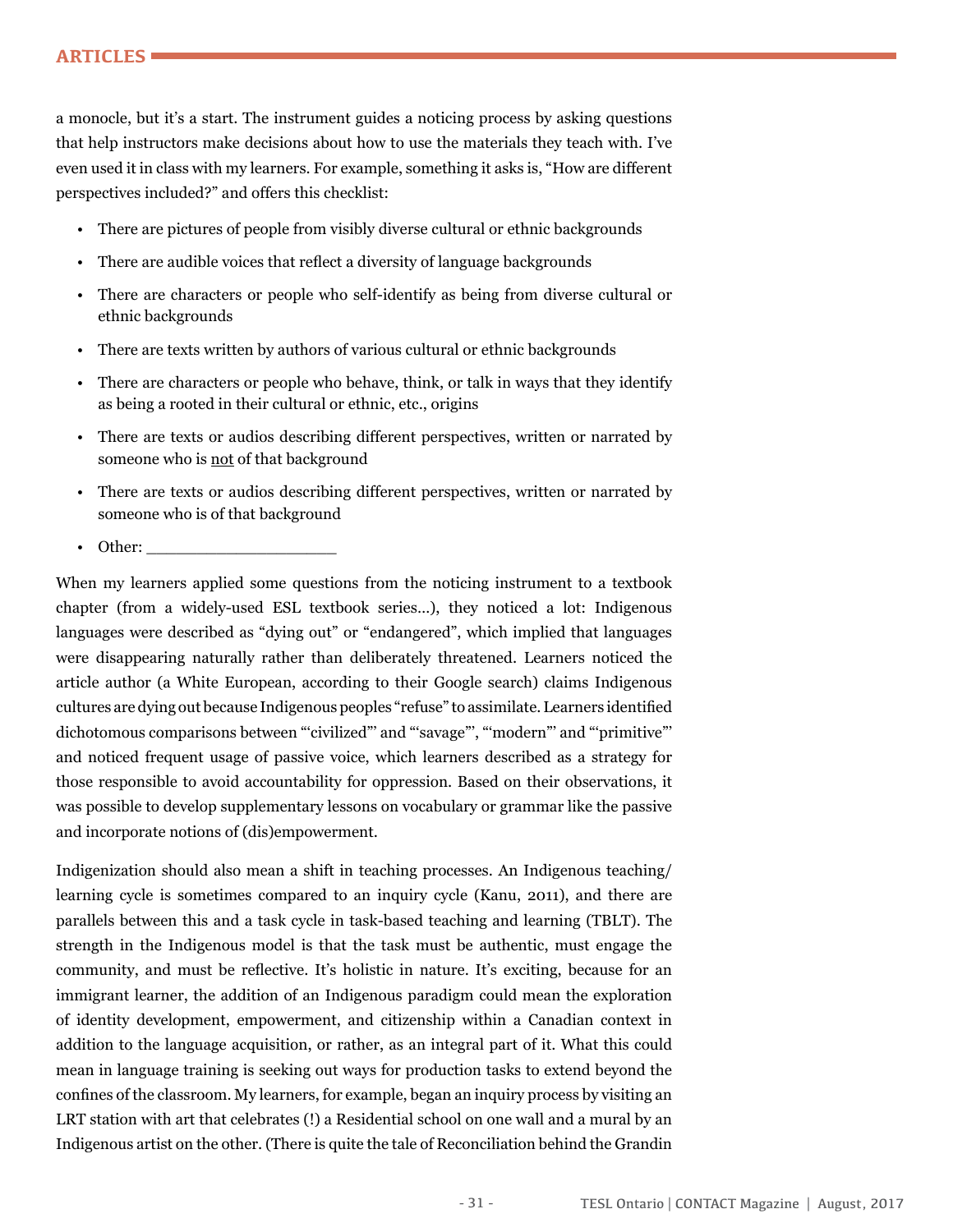#### **ARTICLES**

Station artwork, for those interested in seeking out the story—check out Samantha Power's 2016 online article *The Art of Reconciliation*). I just dropped them off on the second day of class and asked them to return to the college with a notebook full of observations and questions. Their (many) questions led to an exploration of the art grant application process, in which they identifed systemic barriers excluding Indigenous artists and other marginalized groups from participating. The task? They have written the mayor and to the arts council identifying the issues and providing recommendations. More than this, they have come to see themselves as participating citizens of their city, and as empowered advocates. I could write another article on the emotional and spiritual journeys some of the learners took in the process of this community engagement, but those things aren't in the outcomes I'm supposed to assess.

Of course, there are simpler ways to include Indigenous ways of knowing in TESL practices. My peers and I have transformed traditional talking circles (First Nations Pedagogy Online, 2009) into reading and listening circles. Storytelling, also widely regarded as an Indigenous approach, is an established way to engage in language learning (e.g. Atta-Alla, 2012; Kim, 2010). We can include more visual or experiential learning in our TESL practices, or can look for more critical ways to deconstruct the grammar and vocabulary we're 'studying' with our learners. I have developed lesson plans that 'decolonize' grammar and explore the power relationships embedded in forms like the passive or the present perfect. There is space for our Western-rooted teaching and learning approaches to coexist, in equity, with the holistic approaches of Indigenous ways of knowing and learning. The possibilities are, truly, endless.

We must also work on ourselves, not just classroom practices. Accumulating knowledge is insuffcient to support Indigenization. While ESL instructors should learn more about Indigenous cultures, holistic teaching/learning practices, and our shared histories, it is more important that, as we do this, we develop a deeply refective practice. My colleagues and I regularly engage in teaching triangles, for example. When we do this, we must be willing to ask ourselves some hard questions. What is my worldview? How was it shaped? How does this affect the way I teach or what I believe about learning? To what extent does my teaching align with my stated beliefs or with research? We must also prepare ourselves to refect, no matter how uncomfortable the refection is. We must acknowledge that Indigenization will always be a work in progress. We must accept that we will always be learners, not masters, in the journey. If we wait to become masters, we will never begin.

Ultimately, Indigenization is an opportunity to become a part of a solutions framework. It's a chance to become active in nation-to-nation relationship building. Indigenization creates a community of problem solvers; I am grateful for the many relationships I may never have established without jumping over some proverbial fences. My community of practice is growing. Any steps we take for ourselves or our learners, no matter how small, will be towards Truth and Reconciliation and a vital contribution to a Canada that includes all its peoples.